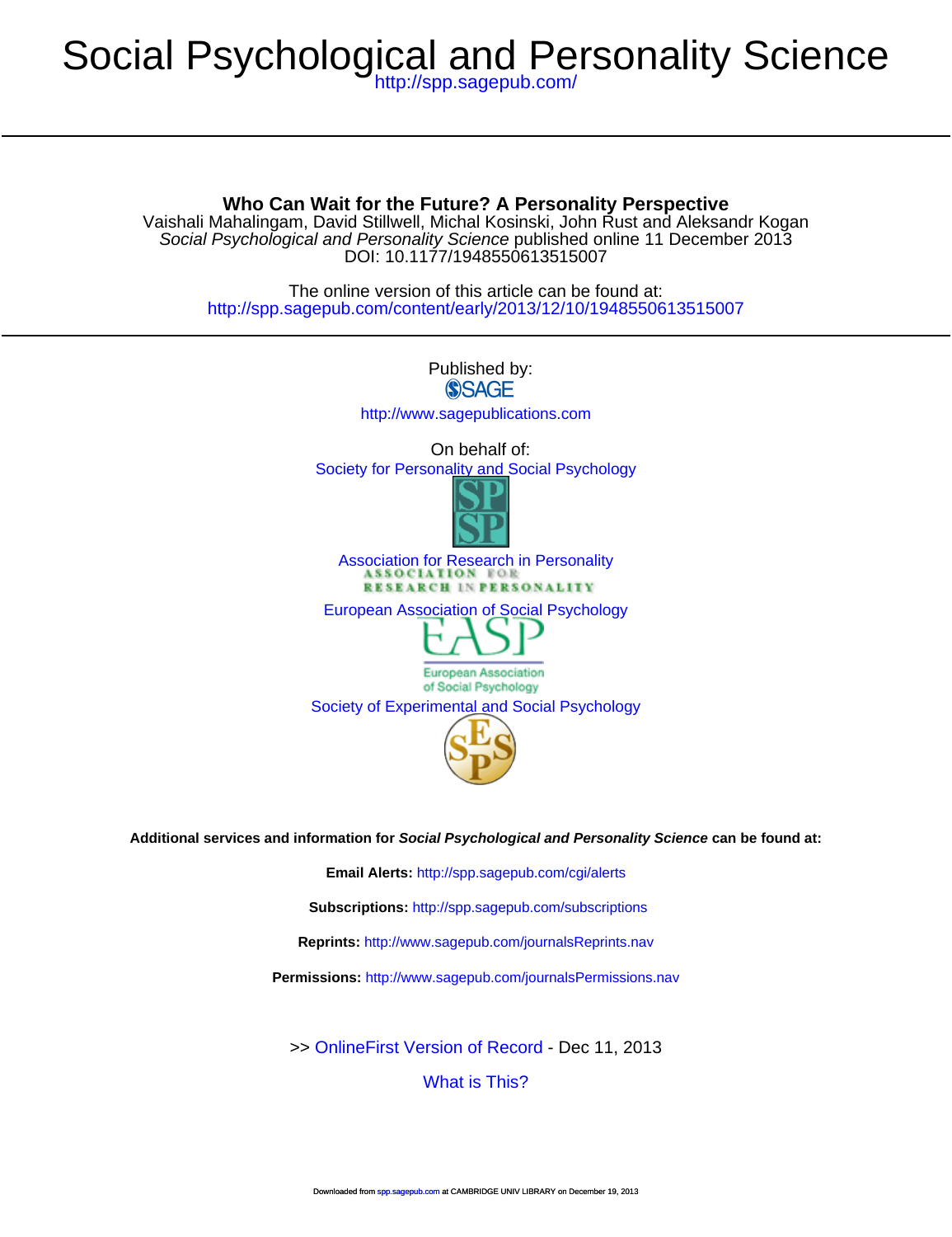# Who Can Wait for the Future? A Personality Perspective

Social Psychological and Personality Science 201X, Vol XX(X) 1-11 © The Author(s) 2013 Reprints and permission: [sagepub.com/journalsPermissions.nav](http://www.sagepub.com/journalsPermissions.nav) DOI: 10.1177/1948550613515007 [spps.sagepub.com](http://spps.sagepub.com) **SSAGE** 

# Vaishali Mahalingam<sup>1</sup>, David Stillwell<sup>1</sup>, Michal Kosinski<sup>1</sup>, John Rust<sup>1</sup>, and Aleksandr Kogan<sup>1</sup>

#### **Abstract**

Who can wait for larger, delayed rewards rather than smaller, immediate ones? Delay discounting (DD) measures the rate at which subjective value of an outcome decreases as the length of time to obtaining it increases. Previous work has shown that greater DD predicts negative academic, social, and health outcomes. Yet, little is known about who is likely to engage in greater or less DD. Taking a personality perspective, in a large sample (N  $=$  5,888), we found that greater DD was predicted by low openness and conscientiousness and higher extraversion and neuroticism. Smaller amounts were also discounted more than larger amounts; furthermore, amount magnified the effects of openness and neuroticism on DD. Our findings show that personality is one predictor of individual differences in DD—an important implication for intervention approaches targeted at DD.

#### Keywords

decision making, individual differences, hierarchical linear modeling/multilevel modeling, personality, social network, delay discounting, time preference

People do not like to wait; thus, more distant rewards—that people have to wait for—have less subjective value than immediate rewards. Delay discounting (DD) is the rate at which the subjective value of a reward decreases as the length of time (delay) before it is obtained increases. For example, would you rather have US\$90 now or US\$100 in a year? US\$50 now or US\$100 in a year? A higher rate of discounting implies that one is ''impatient'' and prefers smaller immediate rewards rather than waiting for larger rewards at a later time. Such a preference has been associated with a range of addictive and impulsive behaviors, including smoking (Krishnan-Sarin et al., 2007; Reynolds et al., 2007), drug use (Kirby & Petry, 2004), and obesity (Weller, Cook, Avsar, & Cox, 2008). In contrast, lower rates of discounting—having a preference for larger rewards in the future—have been linked to better academic performance and social functioning, such as social relationships and self-control behavior (Kirby, Winston, & Santiesteban, 2005; Mischel, Shoda, & Rodriguez, 1989).

One important mechanism that determines the degree to which people engage in DD is the reward size—the "magnitude effect.'' While some have suggested that degree of DD is a constant trait (Odum, 2011), experimental evidence shows that rate of discounting varies as a function of amount (Lane, Cherek, Pietras, & Tcheremissine, 2003). Most studies that tested the magnitude effect found individuals discount smaller rewards more steeply than larger ones (Green, Fristoe, & Myerson, 1994; Green, Fry, & Myerson, 1994; Kirby,

1997; Raineri & Rachlin, 1993). In other words, it takes relatively longer for the *proportionate* subjective value of larger rewards to decrease, compared to small rewards.

While previous work has documented the important practical consequences of individual differences in DD, there is a paucity of data exploring in depth who is likely to actually engage in greater or less DD. Studies that explored the relationship between age and DD have found contradictory results (Green, Myerson, & Ostaszewski, 1999; Harrison, Lau, & Williams, 2002; Hirsh, Morisano, & Peterson, 2008; Read & Read, 2004; Reynolds, Richards, Horn, & Karraker, 2004).

Studies exploring personality and DD have been limited to main effects and usually to certain traits (Becker, Deckers, Dohmen, Falk, & Kosse, 2012; Daly, Harmon, & Delaney, 2009; Ostaszewski, 1996). We take a holistic personality perspective to examine how individual differences in the Big Five personality traits are related to DD overall, and, specifically, the magnitude of the reward. We focus on two core questions: (a) Are there personality differences in propensity to engage in

#### Corresponding Author:

Vaishali Mahalingam, Department of Psychology, The Psychometrics Centre, University of Cambridge, Downing site, Downing street, Cambridge CB2 3EB, United Kingdom. [Email: vm298@](http://spp.sagepub.com/)cam.ac.uk

<sup>1</sup> University of Cambridge, Cambridge, United Kingdom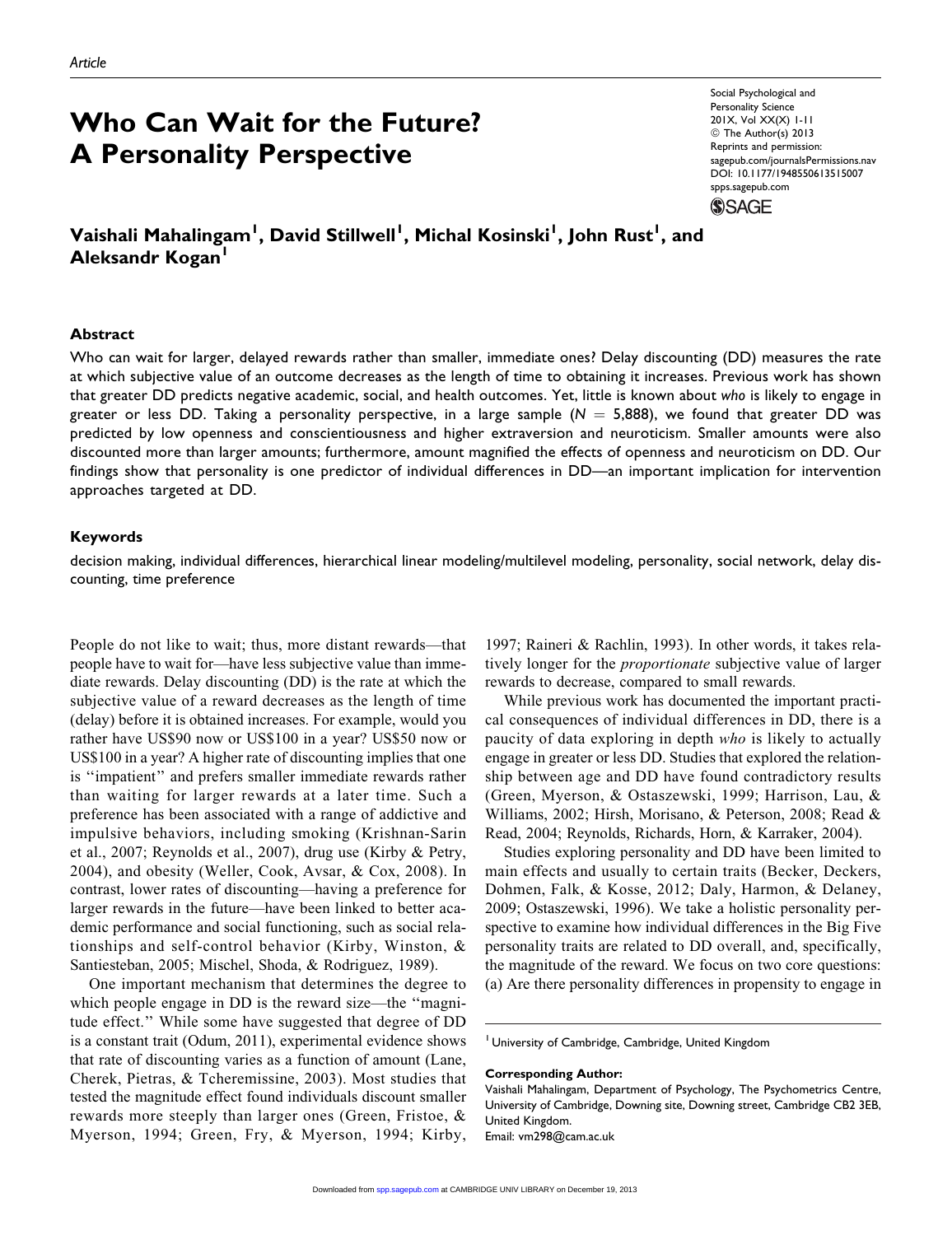

Figure 1. Delay discounting rates as a function of delayed amount and personality (1 standard deviation [SD] above/below the mean).

DD? (b) How do personality differences moderate the well-established ''magnitude effect?''

#### Personality and DD

The dominant model used in personality research is the fivefactor model (FFM; Costa & McCrae, 1992; Goldberg, 1990). The ''Big Five'' is composed of the traits: (a) openness to experience (artistic vs. conservative), (b) conscientiousness (self-controlled vs. easygoing), (c) extraversion (outgoing vs. reserved), (d) agreeableness (compassionate vs. antagonistic in thoughts and feelings), and (e) neuroticism (emotionally unstable vs. stable).

Our theoretical analysis suggests that several Big Five personality dimensions should be important in explaining individual differences in DD. Specifically, steeper discounting rates are operationalized as an indicator of impulsivity (Bickel, Odum, & Madden, 1999; Logue, 1988; Reynolds, 2006)—a construct that has become increasingly important in behavioral research. According to Depue and Collins (1999, p. 495), ''impulsivity comprises a heterogeneous cluster of lower-order traits that includes terms such as impulsivity, sensation seeking, risktaking, novelty seeking, boldness, adventuresomeness, boredom susceptibility, unreliability, and unorderliness.''

Impulsivity is conceptually related to four domains of the FFM. Costa and McCrae (1992) theorized that low

self-control is measured by the impulsiveness and selfdiscipline facets, which are part of the neuroticism and conscientiousness domains, respectively. Impulsive individuals are said to be moody, irritable, and excitable, while those low in self-discipline are lazy, disorganized, and lacking meticulousness. The conscientiousness domain also includes a deliberation facet. Individuals low on this facet are hasty, careless, and impatient (Whiteside & Lynam, 2001). The extraversion domain includes an excitement-seeking facet that is similar to venturesomeness (Eysenck & Eysenck, 1977) or sensation seeking (Zuckerman, 1994). Individuals high in excitement seeking are pleasure seeking, audacious, and adventurous. Finally, Soto and John (2009) identified adventurousness as a facet under the domain of openness to experience. Individuals high in adventurousness have a preference for novel and intense experiences and have had unusual experiences. These characteristics are similar to the excitement seeking (Costa & McCrae, 1992) or gregariousness (Soto & John, 2009) facet within the extraversion domain. Thus, we developed four hypotheses:

Hypothesis 1: Individuals high in neuroticism will engage in steeper DD.

Hypothesis 2: Individuals low in conscientiousness will engage in steeper DD.

Hypothesis 3: Individuals high in extraversion will engage in steeper DD (Hirsh et al., 2008; Reynolds et al., 2004).

Hypothesis 4: Individuals high in openness to experience will engage in steeper DD.

Agreeableness is characterized by cooperation, empathy, and consideration (Thompson, 2008). We did not see a strong theoretical reason to hypothesize a link between agreeableness and DD, although those low in agreeableness may be likely to engage in steeper discounting due to their suspicious and skeptical nature. However, we viewed this last hypothesis as weak at best.

Past research addressing personality effects on DD have identified important, yet inconsistent, roles played by conscientiousness, extraversion, and neuroticism. Daly, Harmon, and Delaney (2009) and Dohmen, Falk, Huffman, and Sunde (2010) found contradictory evidence regarding correlations between conscientiousness and DD. Ostaszewski (1996) found a positive relationship between extraversion and DD, while Hirsh, Morisano, and Peterson (2008) identified interaction effects between both neuroticism and extraversion, and cognitive ability on DD. However, these findings are limited in important ways. Much of DD research has been conducted on relatively small ( $n \leq 150$ ) and homogenous student samples (Daly et al., 2009; Hirsh, Guindon, Morisano, & Peterson, 2010; Hirsh et al., 2008; Ostaszewski, 1996, 1997). Small samples result in poor statistical power, leading to high risk of erroneous findings and low generalizability. In studies with [large samp](http://spp.sagepub.com/)les, other methodological issues persisted, such as poor psychological measures of personality or DD. For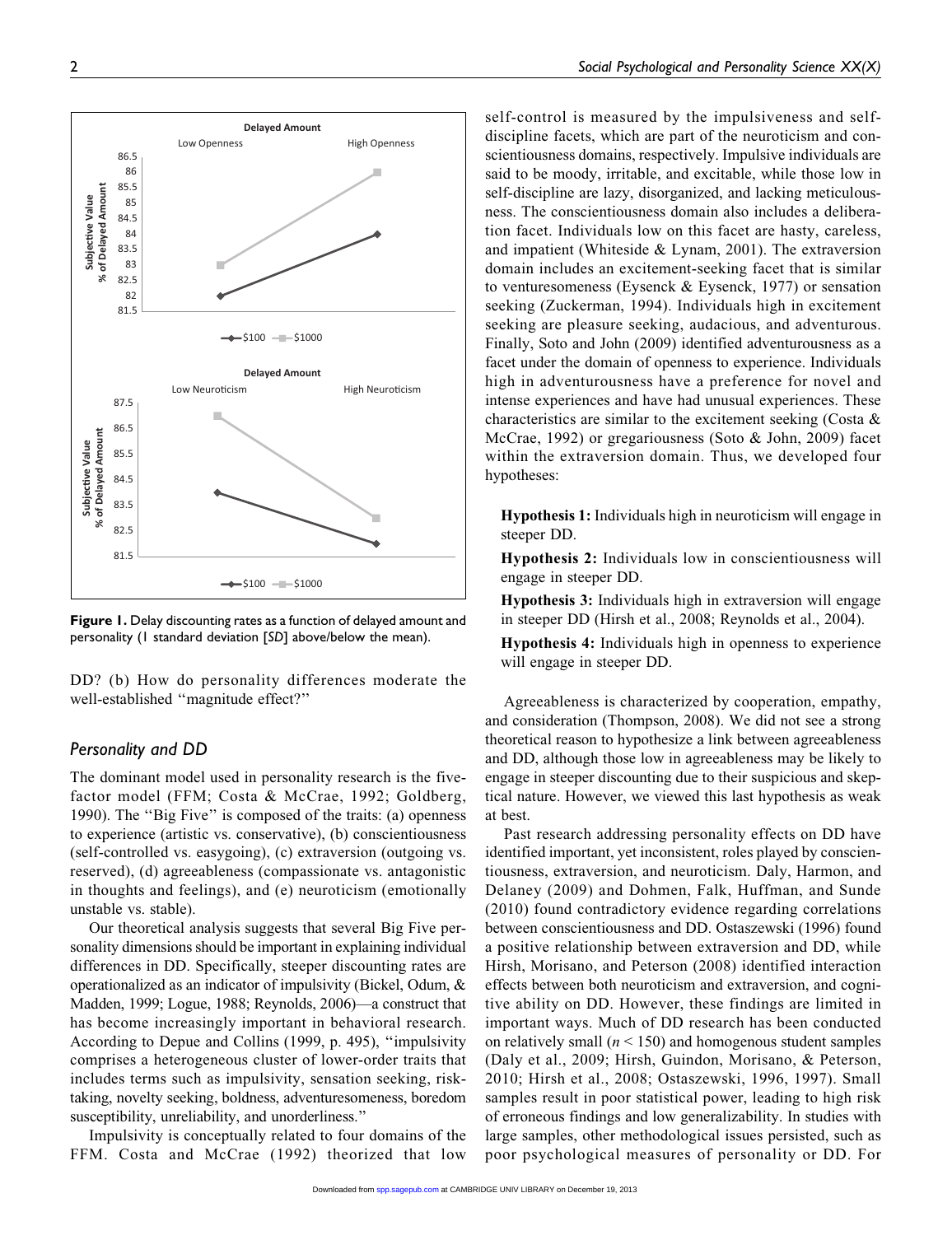example, a study by Rustichini, DeYoung, Anderson, and Burks (2012) compared the predictive power of measurements derived from decision theory and personality theory in a relatively large sample ( $N = 1,065$ ) of American truck drivers. They used the Multidimensional Personality Questionnaire (Tellegen & Waller, 1992) and mapped its scales on Big Five constructs—but, without empirical evidence of its validity. Further, studies conducted from an economic perspective often fail to be grounded in psychological theory or take a holistic personality approach. Thus, we took a psychological perspective in a large-scale study to provide a more precise test of how personality can explain individual differences in DD.

#### Personality as Moderating the "Magnitude Effect" in DD

Previous work has documented the robustness of the ''magnitude effect''—people are comparatively more impatient for low-value rewards than rewards of higher value. But whereas aggregate differences across groups are well established, nothing is known about individual differences in its strength—are some people less or more impatient for small versus large rewards? If so, people would respond differentially to delays of larger/smaller amounts—an important implication for reallife outcomes. For example, obesity represents a failure to wait for small rewards; perhaps it would show a better correlation with DD of small rewards.

Established methods of calculating DD (i.e., hyperbolic discounting; see Rachlin, Raineri, & Cross, 1991; Takahashi, Ikeda, & Hasegawa, 2007, for detailed description) account for the ratio between the immediate and delayed amount but not the magnitude of the delayed amount. Thus, our second aim was to examine how Big Five personality traits moderated the relationship between magnitude of the delayed amount and DD. At present, no work has examined the role of personality in moderating the impact of amount on DD. Studies do show that nonmonetary rewards/consumables including food, drugs, access to video games, and so on, are discounted more steeply than money, even among the ''normal'' population (Estle, Green, Myerson, & Holt, 2007; Navarick, 1982; Odum, Baumann, & Rimington, 2006; Petry, 2001)—possibly pointing to the role of other factors. There are also theoretical reasons to expect individual differences in size of the ''magnitude effect.'' For instance, decision by sampling theory (Stewart, Chater, & Brown, 2006) suggests that individuals change their subjective value of rewards according to values they're used to dealing with in everyday life. Personality may also explain individual differences in the ''magnitude effect,'' since it plays a pervasive role in our responses to daily life situations. However, given the dearth of empirical data about mechanisms behind the magnitude effect, we did not formulate specific hypotheses about how personality would moderate the effect of magnitude on DD.

#### Present Study

Our study had two aims: First, to test specific hypotheses about how the Big Five personality traits explained individual

differences in DD and second, to test in an exploratory fashion the moderating role of personality on the ''magnitude effect.'' In a large-scale study ( $N = 5,888$ ), we assessed people's personalities and discounting behavior for variable amounts. Through such a large sample, we were able to detect even subtle effects of personality, offering the strongest test to date of the role of personality in DD.

#### Method

#### Participants and Procedure

Data were collected via the ''myPersonality'' application on Facebook (Stillwell & Kosinski, 2011) between June 2010 and 2011. A total of 9,334 international users responded to a questionnaire called "Today or Tomorrow" and the 100-item International Personality Item Pool personality questionnaire (Goldberg et al., 2006). All measures were administered in English. From the pool of 9,334 participants who completed the DD measure, subsets of  $N = 5,909$  for the main effects model and  $N = 5,888$  for the interaction effects model were used in our analyses, based on the measures they had responded to. A total of 58 participants were omitted from the final subset  $(N = 5,888)$  as they were outliers of 3 standard deviation (SDs) above or below the DD mean. It was not compulsory to answer all measures, and participants could opt out at any time by exiting the application. Of the participants who provided demographic details, 2,468 were male (38%) and 3,987 were female  $(62\%)$ , while average age was 23.64 (SD = 9.06; see Appendix A).

Before starting, users selected the currency that they were most comfortable using from nine currencies (British Pound, Canadian Dollar, Euro, Filipino Peso, Indian Rupee, Indonesian Rupiah, Singapore Dollar, South African Rand, and United States Dollar). Since the delayed amounts were based on previous research using U.S. dollars, Google's exchange rate function (on June 22, 2010) was used to convert the monetary values to all nine currencies. Users were also told that they would not actually receive any monetary rewards at the end of the questionnaire, $\frac{1}{2}$  and to assume no inflation when deciding on their responses.

#### DD Measure

Seven sets of questions were presented in a randomized order to each participant. Participants were asked to repeatedly choose between two hypothetical monetary values—various smaller amounts now compared to larger amounts at different points in the future. The amounts used as immediate rewards were US\$1,000, US\$950, US\$900, US\$850, US\$750, US\$600, US\$500, US\$400, US\$250, US\$150, US\$100, US\$60, US\$20, US\$10, and US\$1; while 1 week, 2 weeks, 1 month, 6 months, 1 year, and 5 years were used as time delays. All these amounts and time delays were compared to US\$1,000 at the future time point. An additional set of questions asked [participan](http://spp.sagepub.com/)ts to choose between immediate rewards with amounts one tenth of those listed above (e.g., US\$100,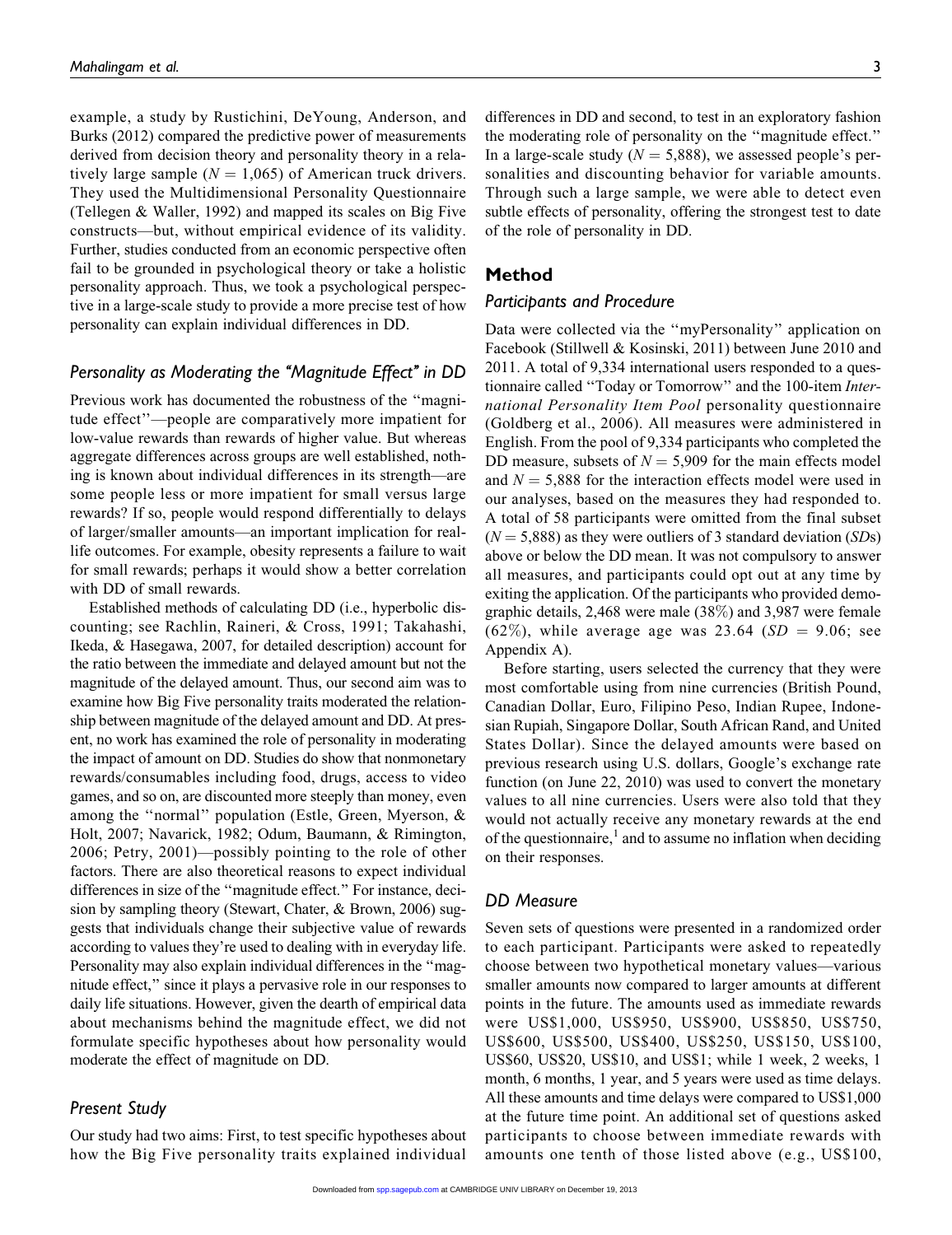US\$95) and a 1-month delay compared to US\$100 at future time points. We calculated the level of DD as parameter  $k$  using established methods<sup>2</sup> (i.e., hyperbolic discounting; see Rachlin et al., 1991; Takahashi et al., 2007, for a detailed description).

A hyperbolic function best explains DD in humans because it accounts for time inconsistent discounting. This is the switch individuals make from future rewards to immediate rewards as the relative length of delay decreases (Rachlin et al., 1991; Takahashi et al., 2007). For example, people are likely to prefer US\$1,000 in 1 year and 1 day over \$990 in 1 year, but will prefer US\$990 immediately rather than US\$1,000 tomorrow; short delays have a relatively greater impact than longer delays. The hyperbolic delay also fits individuals' discounting data better than the exponential function (Rachlin et al., 1991). The hyperbolic function uses the formula:

$$
V = A/(1+kD).
$$

Parameter  $k$  refers to the individuals' estimate of DD (i.e., steepness of the curve), A the undiscounted reward amount, D the length of delay, and  $V$  the subjective discounted value of the reward.

The highest immediate and lowest delayed monetary values the participant selected were averaged to establish a point of inflection (Bickel et al., 1999; Stillwell & Tunney, 2012) and then calculate parameter  $(k)$ . Further, log transformation (to the base 10) was used to normalize the data.

#### Results

#### Data Analysis

Appendix A provides sample demographics by currency used, while Appendix B provides descriptive statistics and correlations between trait-level (Level 2) variables.

As traditional analysis of variance and multiple regression methods assume independence of observations, we used hierarchical linear modeling (HLM) techniques to take into account multiple observations from the same user (Raudenbush & Bryk, 2002). The different delayed amounts (US\$100 and US\$1000) were considered interdependent (Level 1) compared to personality factors and demographic variables that were measured only once (Level 2). Using maximum-likelihood estimation, HLM yields independent estimates of the relationships among *within-subject* variables (Level 1) and models them between subjects (at Level 2) as a random effect (Snijders & Bosker, 1999). Further, all continuous variables were centered (Aiken & West, 1991) to minimize multicollinearity. The dependent variable,  $log(k; i.e.,$  rate of discounting), was calculated for each participant at delayed amounts of US\$100 and US\$1000. All data were analyzed using R statistics with the lme4 package (Bates, Maechler, & Bolker, 2012). P values are not available within the lme4 package because there is continued debate about what the appropriate degrees of freedom are for a significance test in the multilevel context. However, *t* values are provided. Given our large sample (main effects model: Level 1 N  $=$  40,982 and Level 2  $N = 5,909$ ; interaction effects model: Level 1  $N = 11,545$  and Level 2  $N = 5,888$ , we treat t values that are greater than 2 as significant. Furthermore, we provide pseudo  $R^2$  as a measure of effect size and confidence intervals for all slopes at  $\pm 2.00 \times SE$  levels. It should be noted that moderate t scores (within  $2.0-7.0$  approximately) will invariably have small effect sizes. The large sample size should be considered when interpreting statistical findings.

#### DD and Personality

Our first goal was to test whether the Big Five personality traits predicted individual differences in DD  $(k)$ . Thus, an HLM was constructed as shown below (for more details, see Main Effects Model section present in Appendix C):

$$
\begin{aligned} \text{DD} &= \pi_{00} + \pi_{10} \text{TIME} + \pi_{20} \text{AMOUNT} + \pi_{01} \text{OPENNESS} \\ &+ \pi_{02} \text{CONSCIENTIOUSNESS} + \pi_{03} \text{EXTRAVERSION} \\ &+ \pi_{04} \text{AGREEABLENESS} + \pi_{05} \text{NEUROTICISM} \\ &+ \pi_{06} \text{AGE} + \pi_{07} \text{GENDER} + \pi_{08-16} \text{CURRENCY} + e + u_0. \end{aligned}
$$

In these analyses, we controlled for currency—to rule out purchasing power parity as a covariate of delayed reward amount and length of delays—and age and gender to rule out important covariates of personality. However, the effects remained highly similar when these covariates were not included. All five personality traits were entered as simultaneous predictors to examine their unique effects.

As Table 1 shows, openness, conscientiousness, extraversion, and neuroticism significantly predicted DD. Consistent with our prediction, individuals with greater conscientiousness showed smaller  $k$  values—representing less DD. Similarly, individuals who were more extraverted and neurotic showed greater DD. On the other hand, individuals higher in openness to experience engaged in less steep discounting; thus, disproving our hypothesis. Agreeableness was unrelated to DD. These findings demonstrate that personality differences provide part of the answer to understanding how DD rates vary between individuals.

The effect size estimates (see Table 1) for this model indicate that the magnitude of the delayed amount explains approximately 6% (pseudo  $R^2 = .056$ ) of the variance in discounting rates within each individual. Individual personality factors explain between 0.3% and 1% of variance (pseudo  $R^2 = .003$ ) to .01) in discounting behavior between individuals. It should be noted that moderate  $t$  scores (within 2.0–7.0 approximately) will invariably have small effect sizes. The large sample size should be considered when interpreting statistical findings.

#### Moderating Role of Personality on the "Magnitude Effect"

Our second goal in the present article was to examine whether Big Five personality traits moderated the ''magnitude effect.'' The effect size estimates for the main effects model indicate that the magnitude of the delayed amount explains approxi[mately 6](http://spp.sagepub.com/)% of variance in discounting rates within individuals, while personality factors explain approximately 1% of variance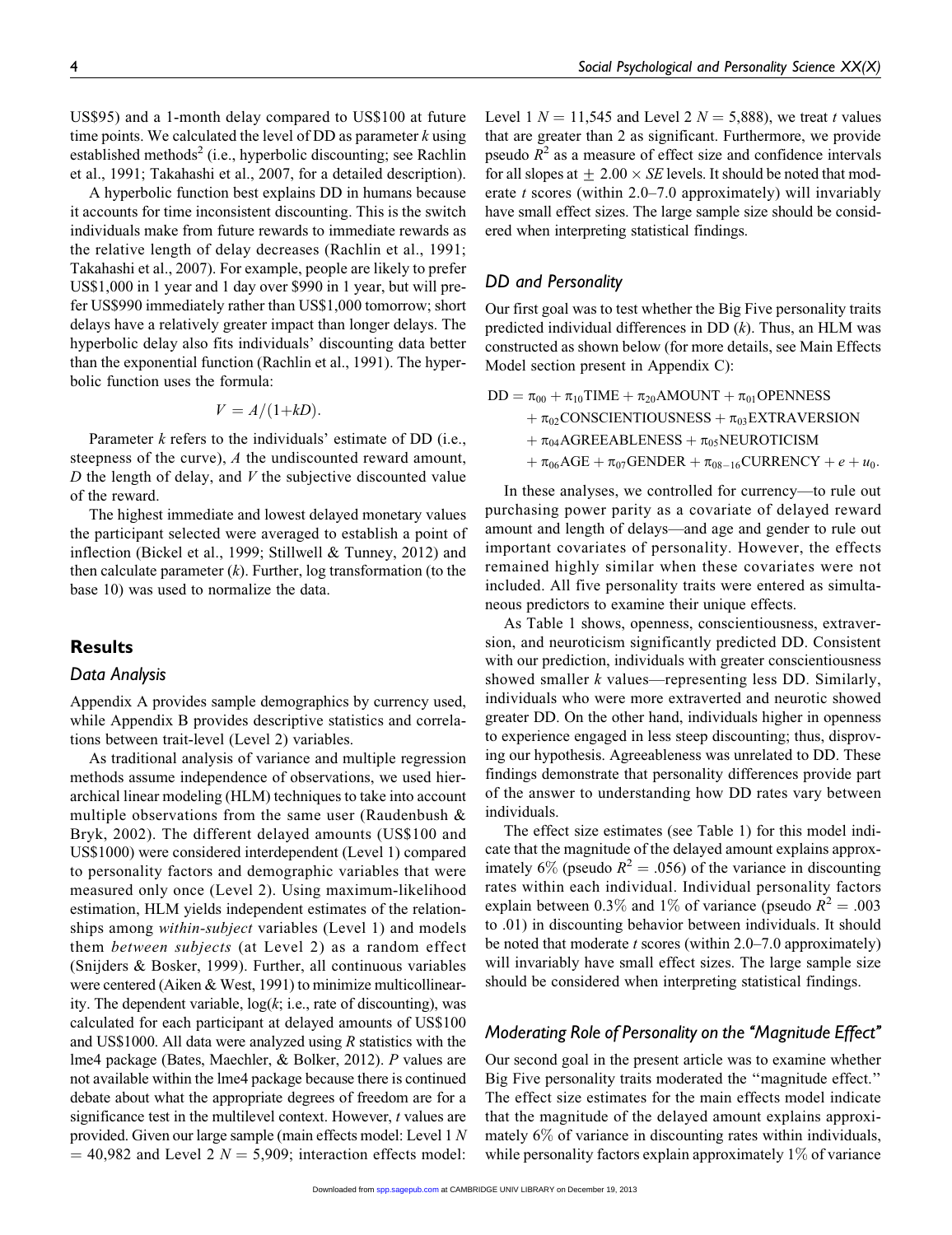| Table 1. Main Personality Factors on Delay Discounting (k). |  |  |  |  |  |  |
|-------------------------------------------------------------|--|--|--|--|--|--|
|-------------------------------------------------------------|--|--|--|--|--|--|

|                             |          |           |          | $Cl_{95}$ |              |
|-----------------------------|----------|-----------|----------|-----------|--------------|
| <b>Predictors</b>           | b        | t         | Lower    | Upper     | Pseudo $R^2$ |
| Level I                     |          |           |          |           |              |
| Delayed amount              | $-0.292$ | $-45.45$  | $-0.304$ | $-0.279$  | .056         |
| Length of delay             | $-0.209$ | $-150.09$ | $-0.211$ | $-0.206$  | .392         |
| Level 2                     |          |           |          |           |              |
| Openness                    | $-0.056$ | $-4.290$  | $-0.081$ | $-0.030$  | .003         |
| Conscientiousness           | $-0.070$ | $-6.690$  | $-0.095$ | $-0.045$  | .008         |
| Extraversion                | 0.067    | 7.23      | 0.049    | 0.085     | .01          |
| Agreeableness               | $-0.015$ | $-1.3$    | $-0.038$ | 0.008     | .0001        |
| Neuroticism                 | 0.070    | 7.06      | 0.051    | 0.090     | .009         |
| Age                         | $-0.001$ | $-1.05$   | $-0.002$ | 0.001     |              |
| Gender                      | 0.008    | 0.5       | $-0.022$ | 0.037     |              |
| Currency-British pound      | 0.015    | 0.64      | $-0.031$ | 0.061     |              |
| Currency-Canadian dollar    | $-0.134$ | $-3.940$  | $-0.200$ | $-0.067$  |              |
| Currency-Euro               | 0.023    | 0.86      | $-0.030$ | 0.077     |              |
| Currency-Filipino peso      | 0.262    | 4.54      | 0.149    | 0.374     |              |
| Currency-Indian rupee       | 0.201    | 3.17      | 0.077    | 0.325     |              |
| Currency-Indonesian rupiah  | 0.422    | 4.33      | 0.231    | 0.613     |              |
| Currency-Singapore dollar   | 0.103    | 1.96      | 0.000    | 0.206     |              |
| Currency-South African rand | $-0.142$ | $-1.520$  | $-0.324$ | 0.041     |              |

Note. All numbers are unstandardized regression coefficients. The American dollar was used as the reference group when creating dummy variables for currency. Age, gender, length of delay, and currency were entered into the model as control variables.

in discounting behavior between individuals. Considering this still leaves significant variance to be explained at the individual and group level, we investigated whether personality factors moderated the effect of delayed amount on discounting rates (cross-level interactions).

To test this hypothesis, we first tested whether our participants showed the ''magnitude effect.'' Consistent with past research, participants showed less DD for larger amounts,  $b = -0.15$ , CI<sub>95</sub>[-0.16, -0.14],  $t = -20.51$ . We next tested whether each of the Big Five personality dimensions moderated the effect of amount on DD (see Table 2), such as (for more details, see Interaction Effects Model section present in Appendix C):

 $DD = \pi_{00} + \pi_{10}AMOUNT + \pi_{01}PERSONALITY$  $+ \pi_{11}$ AMOUNT  $\times$  PERSONALITY  $+ \pi_{02}$ AGE  $+ \pi_{03}$ GENDER  $+ \pi_{04}$ CURRENCY  $+ e + u_0$ .

In these analyses (see Table 2), we again controlled for currency, age, and gender—and again, results were highly similar without these controls. In order to study the magnitude effect of delayed amounts, we compared the rate of discounting  $(log(k))$ values) with delayed amounts of US\$100 and US\$1000 at 1 month in the future. We found that openness and neuroticism dimensions significantly moderated the impact of amount. Specifically, people who are higher in openness tend to discount US\$100 less than those low in openness,  $b = -0.05$ ,  $CI_{95}[-0.08, -0.02]$ ,  $t = -2.95$ ; larger amounts *magnify* this effect by 60%, with people higher in openness discounting US\$1000 far less,  $b = -0.08$ , CI<sub>95</sub>[-0.11, -0.05],  $t = -4.98$ , than people low in openness. In the opposite

direction, individuals high in neuroticism tend to discount US\$100,  $b = 0.05$ , CI<sub>95</sub>[0.02, 0.07],  $t = 3.95$ , more than individuals low in neuroticism. Larger amounts also magnified this effect by 60%, with highly neurotic people engaging in even greater discounting of US\$1000,  $b = 0.08$ , CI<sub>95</sub>[0.05, 0.10], t  $= 6.43$ , than less neurotic people. Thus, for openness and neuroticism, greater amounts magnify people's personality tendency to engage in less (openness) or more (neuroticism) DD (see Figure 1).

#### **Discussion**

In this study, we took a personality perspective to understand who is more or less likely to engage in DD. Partly in accordance with Daly et al. (2009), our findings indicate that conscientiousness and openness are both negatively related to DD—people who are highly conscientious and/or highly open to experience tend to discount future rewards less than individuals who are low in either trait. In contrast, we found that extraversion and neuroticism positively predicted DD, indicating that people who are highly extraverted and/or neurotic are less likely to wait for future rewards and more likely to go after immediate gains than individuals low in extraversion and/or neuroticism. Past research found similar relationships between extraversion and discounting behavior (Hirsh et al., 2010; Ostaszewski, 1996, 1997). Agreeableness, on the other hand, was unrelated to DD—given our large sample, we can conclude there is likely an inappreciable relationship between agreeableness and DD in the general population. While some previous [studies hav](http://spp.sagepub.com/)e looked at certain personality dimensions, studied small, homogenous samples, or used less robust measures of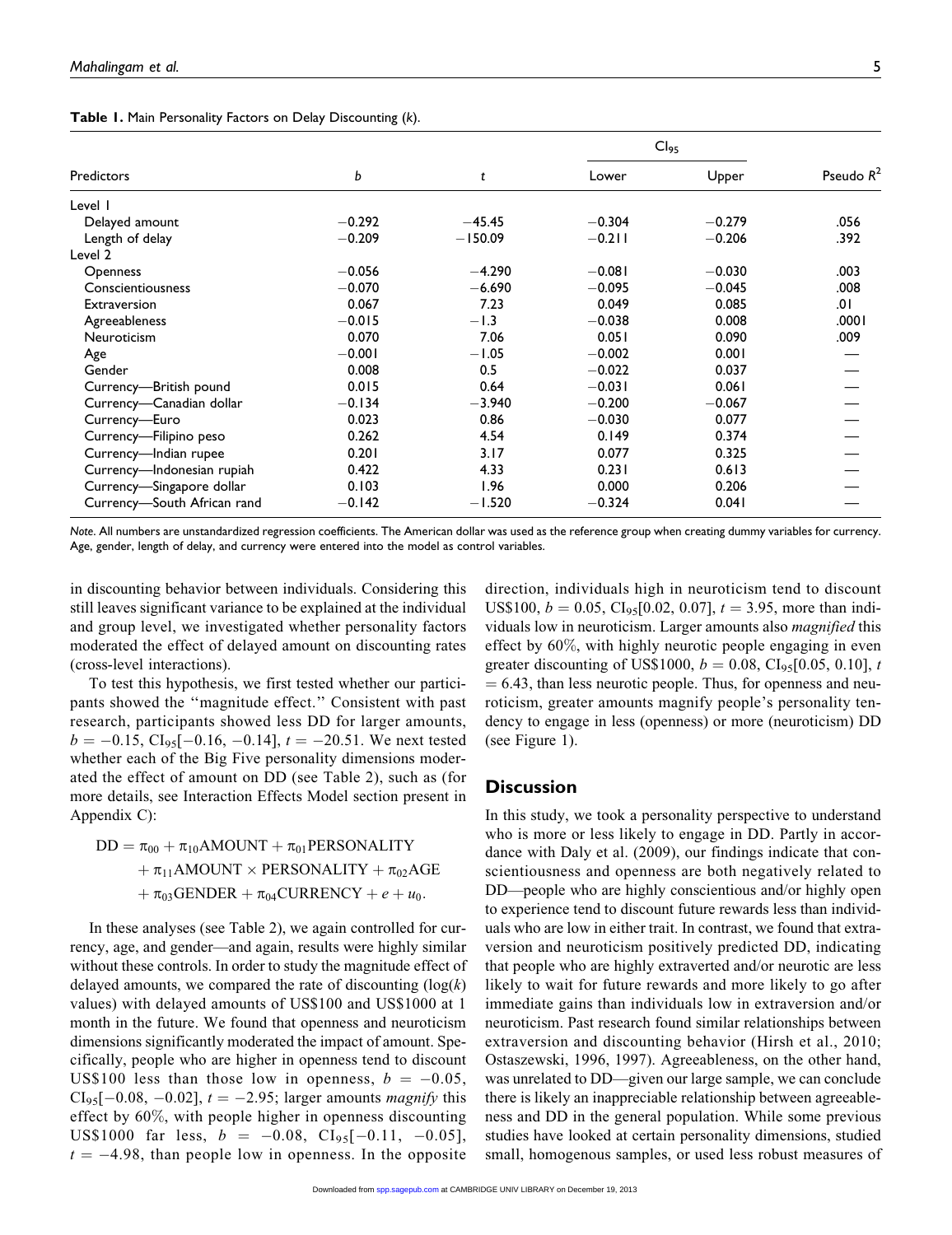|                                           |         |         |          | $Cl_{95}$ |
|-------------------------------------------|---------|---------|----------|-----------|
| Predictors                                | b       | t       | Lower    | Upper     |
| Level-1 predictors                        |         |         |          |           |
| Delayed amount                            | $-0.15$ | $-19.6$ | $-0.164$ | $-0.134$  |
| Level-2 predictors                        |         |         |          |           |
| <b>Openness</b>                           | $-0.05$ | $-2.95$ | $-0.078$ | $-0.016$  |
| Conscientiousness                         | $-0.08$ | $-5.85$ | $-0.1$   | $-0.05$   |
| Extraversion                              | 0.066   | 5.79    | 0.044    | 0.088     |
| Agreeableness                             | $-0.02$ | $-1.09$ | $-0.044$ | 0.013     |
| Neuroticism                               | 0.048   | 3.95    | 0.024    | 0.072     |
| Age                                       | $-0$    | $-0.89$ | $-0.003$ | 0.001     |
| Gender                                    | $-0.02$ | $-1.02$ | $-0.056$ | 0.01      |
| Currency-British pound                    | 0.027   | 1.056   | $-0.024$ | 0.078     |
| Currency-Canadian dollar                  | $-0.13$ | $-3.35$ | $-0.2$   | $-0.052$  |
| Currency-Euro                             | 0.003   | 0.083   | $-0.056$ | 0.062     |
| Currency-Filipino peso                    | 0.269   | 4.245   | 0.144    | 0.394     |
| Currency-lndian rupee                     | 0.208   | 2.938   | 0.069    | 0.347     |
| Currency-Indonesian rupiah                | 0.411   | 3.841   | 0.201    | 0.621     |
| Currency-Singapore dollar                 | 0.16    | 2.763   | 0.046    | 0.274     |
| Currency-South African rand               | $-0.18$ | $-1.73$ | $-0.384$ | 0.024     |
| Level $1 \times$ Level 2 interactions     |         |         |          |           |
| Delayed Amount $\times$ Openness          | $-0.03$ | $-2.35$ | $-0.059$ | $-0.005$  |
| Delayed Amount $\times$ Conscientiousness | 0.013   | 1.18    | $-0.008$ | 0.034     |
| Delayed Amount $\times$ Extraversion      | 0.012   | 1.28    | $-0.007$ | 0.032     |
| Delayed Amount $\times$ Agreeableness     | 0.016   | 1.3     | $-0.008$ | 0.04      |
| Delayed Amount $\times$ Neuroticism       | 0.03    | 2.92    | 0.01     | 0.05      |

Table 2. Interactions Between Amount and Personality Factors on Delay Discounting (k).

Note. All numbers are unstandardized regression coefficients. The American dollar was used as the reference group when creating dummy variables for currency. Age, gender, and currency were entered into the model as control variables.

personality or DD—we do so (a) in a large, diverse sample, (b) using robust psychometric measures and methodology, and (c) model the direct effects of all Big Five personality dimensions simultaneously.

In addition to the above main effects, we examined how Big Five personality traits interact with the well-established ''magnitude effect''—that is, people being more willing to wait for larger amounts, while showing steeper discounting for smaller amounts. Interestingly, we found that amount to be received in the future acted as a *magnifier* for the effects of openness and neuroticism. As discussed previously, openness predicted less DD, whereas neuroticism predicted more; however, these effects became even stronger when the delayed amount at stake was larger. People highly open to experiences are even more likely to wait for future gains if these gains are large as compared to people low in openness to experience. In stark juxtaposition, people high in neuroticism were especially likely to not wait for larger gains as compared to their low-neuroticism counterparts. Thus, the relationship between openness to experience and neuroticism to DD is not simple; rather, it is highly dependent on the specific size of the reward one will receive in the future.

What might explain this pattern of results? As opposed to our initial hypotheses, individuals high in openness in fact engage in less steep discounting than those low in openness. An alternative explanation might be that impulsiveness makes one have insufficient patience to explore new ideas or concepts comprehensively; and, hence, less open to experience (Berlin & Rolls, 2004). Further, Berlin and Rolls (2004) found that openness to experience negatively correlated with self-reported impulsivity. This questions whether openness causes individuals to be impulsive or vice versa.

Neuroticism, on the other hand, is characterized by emotional instability and impulsiveness. Costa and McCrae (1992) theorized that low self-control is measured by the impulsiveness facet of neuroticism. Those high in neuroticism may discount the future more because they have problems delaying gratification due to poor self-control (Hettema, Neale, Myers, Prescott, & Kendler, 2006; Ostaszewski, 1996). This is magnified when the amounts are larger because the reward is likely to be perceived as far more enticing.

Our findings have several important implications for both the study of DD and the interventions predicated on impulsivity and/or DD principles (Chapman, Nelson, & Hier, 1999; Swift & Callahan, 2009). First, our results suggest that individual differences in certain aspects of personality determine variations in the discounting function for different delayed amounts. In accordance with recent findings, our findings imply different k values at different delayed amounts, as opposed to one overall k and DD curve for each individual. The interaction between openness and/or neuroticism and size of reward suggests that [certain pers](http://spp.sagepub.com/)onality traits may determine individual variation in the DD curve. Thus, it appears that the discounting function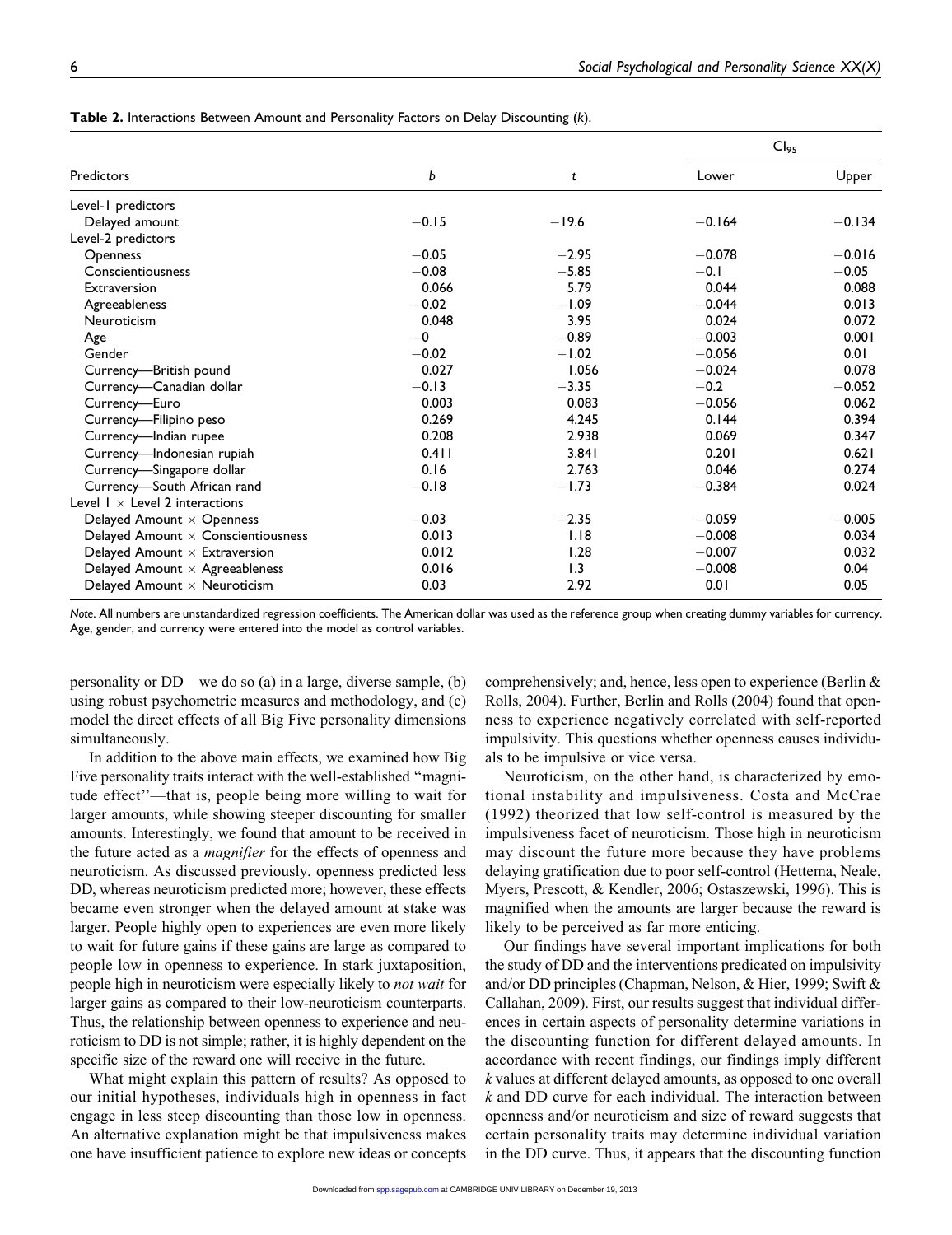is more complicated than simple (economic) decision-making theories assume. Second, understanding the role of different personality dimensions in DD can set the stage for the emergence of new intervention approaches. For example, the above findings can be used in rehabilitation of patients with borderline personality disorder (BPD). Impulsivity is a key characteristic of BPD and research shows that it may be linked to deficits in time perception. Patients with BPD may be encouraged to be more deliberate in their actions—and are given verbal feedback on doing so—as part of their rehabilitation (Berlin & Rolls, 2004). Similarly, intervention methods aimed at reducing the lure of small rewards could focus on the neuroticism trait, teaching individuals to control their emotions better. Preferring smaller immediate rewards over larger delayed rewards has various implications including failure to save for the future, credit card usage, health-related maladaptive behavior such as smoking and overeating.

Limitations to our study suggest certain future directions. One drawback of our study is that we did not have information on the socioeconomic status (SES) of our participants and, thus, could not control for its potential effect. Future work should explain the role SES plays in DD, and in particular, how it might affect the personality effects we have

identified. Another limitation to our study is that we presented participants with only two different delayed amounts (US\$100 and US\$1000) and a single delay length. Further research could include a few more delayed amounts and/ or time delays. Such a study should be conducted carefully as too many immediate and delayed amounts can confuse participants and cause them to mix-up immediate and delayed values.

Overall, the current study provides support for individual differences in the DD curve. The findings highlight who are likely to engage in such behavior and the complexity of the dynamics with relation to the magnitude of the reward being discounted. Some individuals show more or less impulsivity/ impatience for small delayed amounts than predicted by their discounting rate for larger delayed amounts. Personality partly explains the variation in DD functions, implying that these differences are not merely the result of random noise, but rather a systematic variation related to stable personality traits. Openness and neuroticism strongly moderated the relationship between delayed amounts and discounting rate. Based on these findings, there is scope for further research on the dynamics of discounting rates between various subsets of the population, such as substance abusers, gamblers, and obese individuals.

## Appendix A

| Currency             | Conversion per US\$1 | N (Male/Female)    | Mean Age (SD) | Mean $log(k)^{a}$ (SD) |
|----------------------|----------------------|--------------------|---------------|------------------------|
| British pound        | 0.68                 | 959 (262/408)      | 25.24 (10.02) | $-0.93(0.58)$          |
| Canadian dollar      | 1.02                 | 448 (112/199)      | 22.76 (8.99)  | $-1.08(0.59)$          |
| Euro                 | 0.81                 | 666 (222/264)      | 25.6(8.3)     | $-0.97(0.57)$          |
| Filipino peso        | 45.45                | 161 (48/44)        | 23.49 (8.02)  | $-0.73(0.59)$          |
| Indian rupee         | 45.65                | 155 (48/30)        | 23.02 (5.67)  | $-0.75(0.57)$          |
| Indonesian rupiah    | 9009                 | 50 (16/15)         | 23.21(6.62)   | $-0.55(0.64)$          |
| Singapore dollar     | 1.38                 | 186 (52/67)        | 19.99(5.46)   | $-0.9(0.57)$           |
| South African rand   | 7.51                 | 64 (14/26)         | 26.61 (8.89)  | $-1.03(0.52)$          |
| United States dollar |                      | 6645 (1,694/2,934) | 23.34 (9.08)  | $-0.97(0.56)$          |

#### Sample Demographics by Currency Used

Note: Conversion per US\$1 based on Google's exchange rate function on June 22, 2010.

<sup>a</sup>Parameter "k" refers to the individuals' estimate of delay discounting (i.e., steepness of the hyperbolic discounting curve). Larger values indicate steeper discounting, that is, the subjective value of a reward in the future decreases immensely. Natural log transformation was used to normalize the data.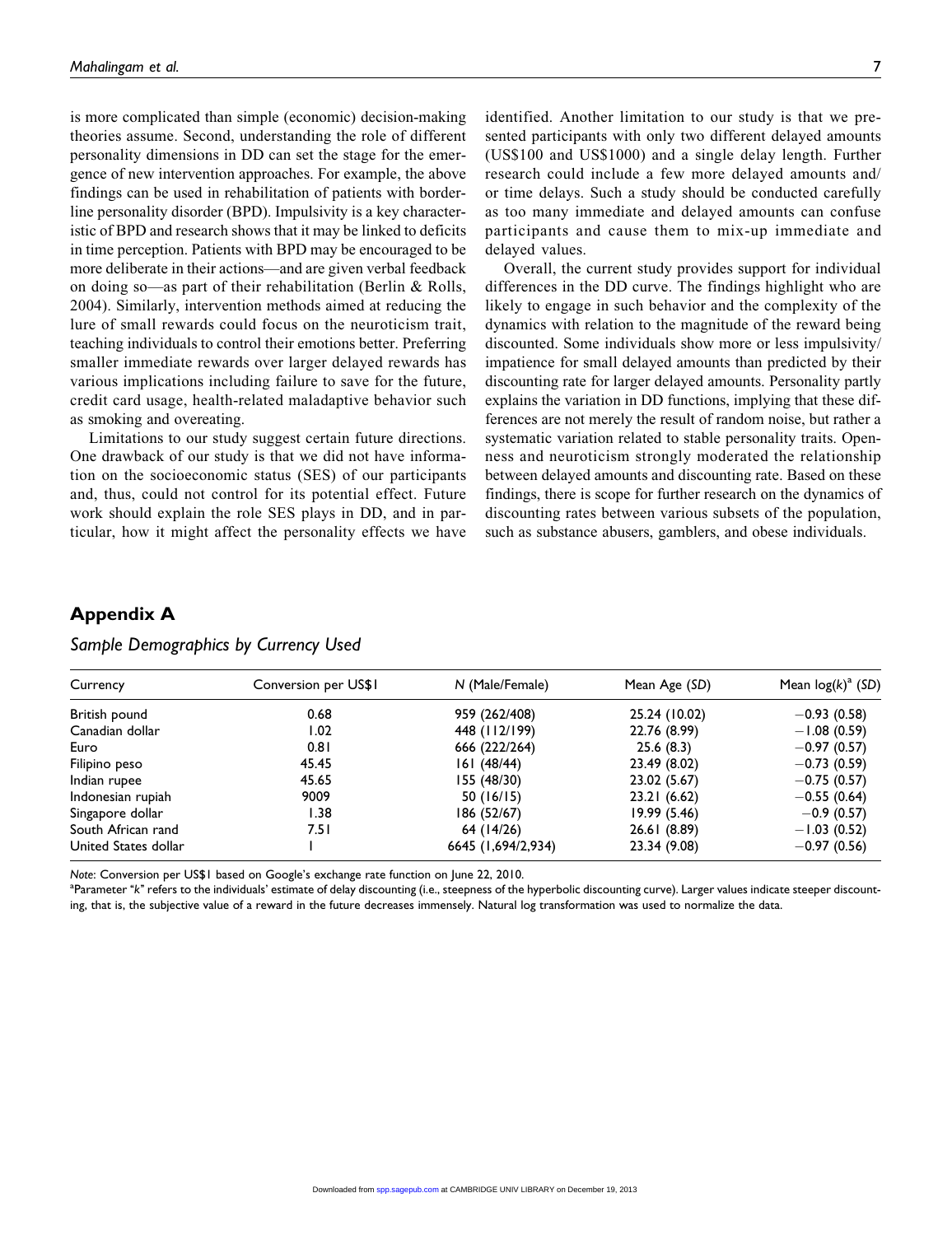|                      | Variables (M/SD)                                                               |                                           |               |                | 4 | 5                                                                                          | ∾                                                                                                                     | ∞                                                                             | ۰                                                             | $\subseteq$                                                          |                                             | $\overline{\mathbf{C}}$                                                    | $\tilde{ }$        | $\overline{4}$ | $\overline{v}$ |
|----------------------|--------------------------------------------------------------------------------|-------------------------------------------|---------------|----------------|---|--------------------------------------------------------------------------------------------|-----------------------------------------------------------------------------------------------------------------------|-------------------------------------------------------------------------------|---------------------------------------------------------------|----------------------------------------------------------------------|---------------------------------------------|----------------------------------------------------------------------------|--------------------|----------------|----------------|
|                      | Openness (4.041/0.561)                                                         |                                           |               |                |   |                                                                                            |                                                                                                                       |                                                                               |                                                               |                                                                      |                                             |                                                                            |                    |                |                |
|                      | Conscientiousness (3.328/0.721)                                                | $-035$                                    |               |                |   |                                                                                            |                                                                                                                       |                                                                               |                                                               |                                                                      |                                             |                                                                            |                    |                |                |
|                      | Extraversion (3.192/0.838)                                                     | $-0.009$                                  |               |                |   |                                                                                            |                                                                                                                       |                                                                               |                                                               |                                                                      |                                             |                                                                            |                    |                |                |
|                      | Agreeableness (3.482/0.652)                                                    | $-0.0$                                    | .225          | $\frac{5}{2}$  |   |                                                                                            |                                                                                                                       |                                                                               |                                                               |                                                                      |                                             |                                                                            |                    |                |                |
|                      | Neuroticism (2.826/0.832)                                                      | $-00$                                     | $rac{6}{1}$   | $rac{48}{1}$   |   |                                                                                            |                                                                                                                       |                                                                               |                                                               |                                                                      |                                             |                                                                            |                    |                |                |
|                      | Age (2.359/0.909)                                                              | 35                                        | $-069$        | $-0.287$       |   |                                                                                            |                                                                                                                       |                                                                               |                                                               |                                                                      |                                             |                                                                            |                    |                |                |
|                      | Gender                                                                         | $-54$                                     |               | 206            |   |                                                                                            |                                                                                                                       |                                                                               |                                                               |                                                                      |                                             |                                                                            |                    |                |                |
|                      | British pound                                                                  |                                           | $rac{23}{0!}$ | $-0.05$        |   |                                                                                            |                                                                                                                       |                                                                               |                                                               |                                                                      |                                             |                                                                            |                    |                |                |
|                      | Canadian dollar                                                                | $\frac{2}{5}$ $\frac{2}{5}$ $\frac{5}{5}$ | $-0.072$      | $-0.55$        |   | $-332$ $-330$ $-350$ $-350$ $-350$ $-350$ $-350$ $-350$ $-350$ $-350$ $-350$ $-350$ $-350$ | $-0.05$<br>$-0.05$<br>$-0.05$<br>$-0.05$<br>$-0.05$<br>$-0.05$<br>$-0.05$<br>$-0.05$<br>$-0.05$<br>$-0.05$<br>$-0.05$ |                                                                               |                                                               |                                                                      |                                             |                                                                            |                    |                |                |
|                      | Euro                                                                           |                                           |               | $-0.028$       |   |                                                                                            |                                                                                                                       |                                                                               |                                                               |                                                                      |                                             |                                                                            |                    |                |                |
|                      | ilipino peso                                                                   | $\overline{5}$                            | .066          | $-0.023$       |   |                                                                                            |                                                                                                                       | $-0.038$<br>$-0.034$<br>$-0.034$<br>$-0.034$<br>$-0.01$<br>$-0.03$<br>$-0.03$ | $-0.74$ $-0.042$ $-0.043$ $-0.042$ $-0.047$ $+0.047$ $+0.047$ |                                                                      |                                             |                                                                            |                    |                |                |
|                      | ndian rupee                                                                    | <b>COO</b>                                | $-0.32$       | $\overline{0}$ |   |                                                                                            |                                                                                                                       |                                                                               |                                                               |                                                                      |                                             |                                                                            |                    |                |                |
|                      | ndonesian rupiah                                                               | ခွိ                                       | $-004$        | 80             |   |                                                                                            |                                                                                                                       |                                                                               |                                                               |                                                                      |                                             |                                                                            |                    |                |                |
|                      | singapore dollar                                                               | <b>COO</b> .                              | $-0.026$      | $-0.007$       |   |                                                                                            |                                                                                                                       |                                                                               |                                                               |                                                                      |                                             |                                                                            |                    |                |                |
|                      | South African rand                                                             | $-0.13$                                   | $-0.49$       | $-0.022$       |   |                                                                                            |                                                                                                                       |                                                                               |                                                               | $-0.027$<br>$-0.027$<br>$-0.016$<br>$-0.030$<br>$-0.030$<br>$-0.016$ | $-0.33$<br>$-0.020$<br>$-0.039$<br>$-0.020$ | $\frac{4}{10}$ $\frac{8}{10}$ $\frac{5}{10}$ $\frac{8}{10}$ $\frac{1}{10}$ | $-008$<br>$-0.008$ | $-0.05$        |                |
| $\overline{\bullet}$ | American dollar                                                                | Ξ                                         |               |                |   |                                                                                            |                                                                                                                       |                                                                               |                                                               |                                                                      |                                             |                                                                            |                    |                | $-010$         |
|                      | Note: Please refer to Appendix A for descriptive statistics by currency group. |                                           |               |                |   |                                                                                            |                                                                                                                       |                                                                               |                                                               |                                                                      |                                             |                                                                            |                    |                |                |

**Appendix B**<br>Correlations Between All Level 2 (Between-Individuals) Variables Correlations Between All Level 2 (Between-Individuals) Variables Appendix B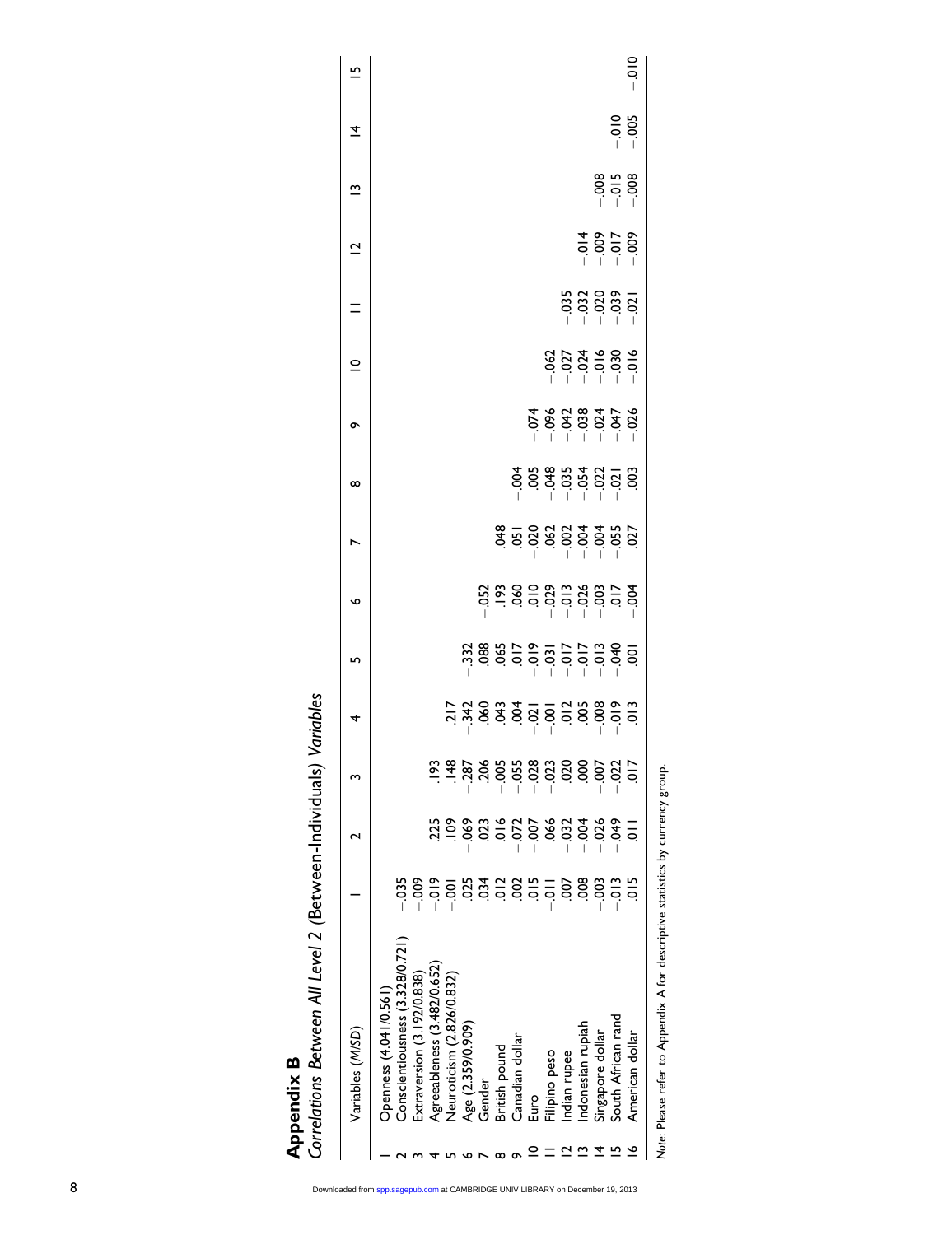## Appendix C

# Explanation of Hierarchical Linear Models Constructed During Data Analyses

#### Main Effects Model.

 $DD = \pi_{00} + \pi_{10}TIME + \pi_{20}AMOUNT + \pi_{01} OPENDENNESS$ 

 $+ \pi_{02}$ CONSCIENTIOUSNESS  $+ \pi_{03}$ EXTRAVERSION

 $+ \pi_{04}AGREEABLENESS + \pi_{05}NEUROTICISM$ 

 $+ \pi_{06}AGE + \pi_{07}GENDER + \pi_{08-16} CURRENCY + e + u_0.$ 

In this model,  $\pi_{00}$  is the person's average delay discounting (DD) when all other factors equal zero. In the present study, both Level-1 variables have the same average for all participants (since all participants received the same scenarios), and thus cannot explain any Level-2 variance. Furthermore, Level-2 variables in the model only account for between-subjects (Level 2) variance. Thus, the Level-2 control variables (age, gender, and currency) in the model have no effect on the variance explained by AMOUNT and/or TIME.

 $\pi_{20}$ AMOUNT refers to the difference in DD between delayed amounts of US\$100 and US\$1000, assuming other Level-1 factors (i.e.,  $\pi_{10}$ TIME) are average.  $\pi_{10}$ TIME refers to the change in DD for one-unit increase in TIME assuming  $AMOUNT = 0$ (i.e., \$100). Since Level-2 continuous variables—including personality factors and AGE—were grand-mean centered,  $\pi_{01}$ OPENNESS refers to the change in DD for one-unit increase in OPENNESS, assuming all other Level-2 variables are average, similarly for  $\pi_{02}$ CONSCIENTIOUSNESS,  $\pi_{03}$ EXTRA-VERSION,  $\pi_{04}$ AGREEABLENESS,  $\pi_{05}$ NEUROTICISM, and  $\pi_{06}$ AGE.  $\pi_{07}$ GENDER is the difference in DD between men and women, assuming other Level-2 factors are average, similarly for each of the currency groups ( $\pi_{08-16}$ CURRENCY). Finally, e refers to the residual error *within subjects*, while  $u_0$  refers to the random effect between subjects.

#### Interaction Effects Model.

 $DD = \pi_{00} + \pi_{10}AMOUNT + \pi_{01}PERSONALITY$  $+ \pi_{11}$ AMOUNT  $\times$  PERSONALITY  $+ \pi_{02}$ AGE  $+\pi_{03}$ GENDER  $+\pi_{04}$ CURRENCY $+e + u_0$ .

Here,  $\pi$ 11AMOUNT  $\times$  PERSONALITY is the change in slope between PERSONALITY (i.e., Big 5 traits) and DD for one-unit increase in AMOUNT, or the change in slope between AMOUNT and DD for one-unit increase in PERSONALITY (i.e., Big Five traits).

#### Declaration of Conflicting Interests

The author(s) declared no potential conflicts of interest with respect to the research, authorship, and/or publication of this article.

#### Funding

Vaishali Mahalingam was supported by a 'Cambridge Nehru Bursary' from the Nehru Trust for Cambridge University. David Stillwell was supported by an ESRC studentship (ES/F021801/1). He also receives revenue as an owner of the 'My Personality' website. Michal Kosinski received funding from Boeing Corporation.

#### **Notes**

- 1. No significant effect of reward type was found in studies comparing hypothetical and real rewards (Johnson & Bickel, 2002; Madden et al., 2004).
- 2. Preliminary analyses showed that a hyperbolic, time inconsistent function fit the data better than an exponential, time consistent function.

#### References

- Aiken, L. S., & West, S. G. (1991). Multiple regression: Testing and interpreting interactions. London, England: Sage.
- Bates, D., Maechler, M., & Bolker, B. (2012). lme4: Linear mixedeffects models using S4 classes (Version 0.999999-0): CRAN. Retrieved from [http://cran.r-project.org/web/packages/lme4/](http://cran.r-project.org/web/packages/lme4/index.html) [index.html](http://cran.r-project.org/web/packages/lme4/index.html)
- Becker, A., Deckers, T., Dohmen, T., Falk, A., & Kosse, F. (2012). The relationship between economic preferences and psychological personality measures. Annual Review of Economics, 4, 453. doi:10. 1146/annurev-economics-080511-110922
- Berlin, H. A., & Rolls, E. T. (2004). Time perception, impulsivity, emotionality, and personality in self-harming borderline personality disorder patients. Journal of Personality Disorders, 18, 358–378. doi:10.1521/pedi.2004.18.4.358
- Bickel, W. K., Odum, A. L., & Madden, G. J. (1999). Impulsivity and cigarette smoking: Delay discounting in current, never, and exsmokers. Psychopharmacology, 146, 447–454. doi:10.1007/ pl00005490
- Chapman, G. B., Nelson, R., & Hier, D. B. (1999). Familiarity and time preferences: Decision making about treatments for migraine headaches and Crohn's disease. Journal of Experimental Psychology-Applied, 5, 17–34. doi:10.1037//1076-898x.5.1.17
- Costa, P. T., Jr., & McCrae, R. R. (1992). Revised NEO personality inventory (NEO-PI-R) and NEO five-factor inventory (NEO-FFI) manual. Odessa, FL: Psychological Assessment Resources.
- Daly, M., Harmon, C. P., & Delaney, L. (2009). Psychological and biological foundations of time preference. Journal of the European Economic Association, 7, 659–669.
- Depue, R. A., & Collins, P. F. (1999). Neurobiology of the structure of personality: Dopamine, facilitation of incentive motivation, and Extraversion. Behavioral and Brain Sciences, 22, 491–569.
- Dohmen, T., Falk, A., Huffman, D., & Sunde, U. (2010). Are risk aversion and impatience related to cognitive ability? American Economic Review, 100, 1238–1260. doi:10.1257/aer.100.3.1238
- Estle, S. J., Green, L., Myerson, J., & Holt, D. D. (2007). Discounting of monetary and directly consumable rewards. Psychological Science, 18, 58–63. doi:10.1111/j.1467-9280.2007.01849.x
- Eysenck, S. B. G., & Eysenck, H. J. (1977). Place of impulsiveness in a dimensional system of personality description. British Journal of Social and Clinical Psychology, 16, 57–68.
- Goldberg, L. R. (1990). An alternative description of personality— [The big f](http://spp.sagepub.com/)ive factor structure. Journal of Personality and Social Psychology, 59, 1216–1229. doi:10.1037//0022-3514.59.6.1216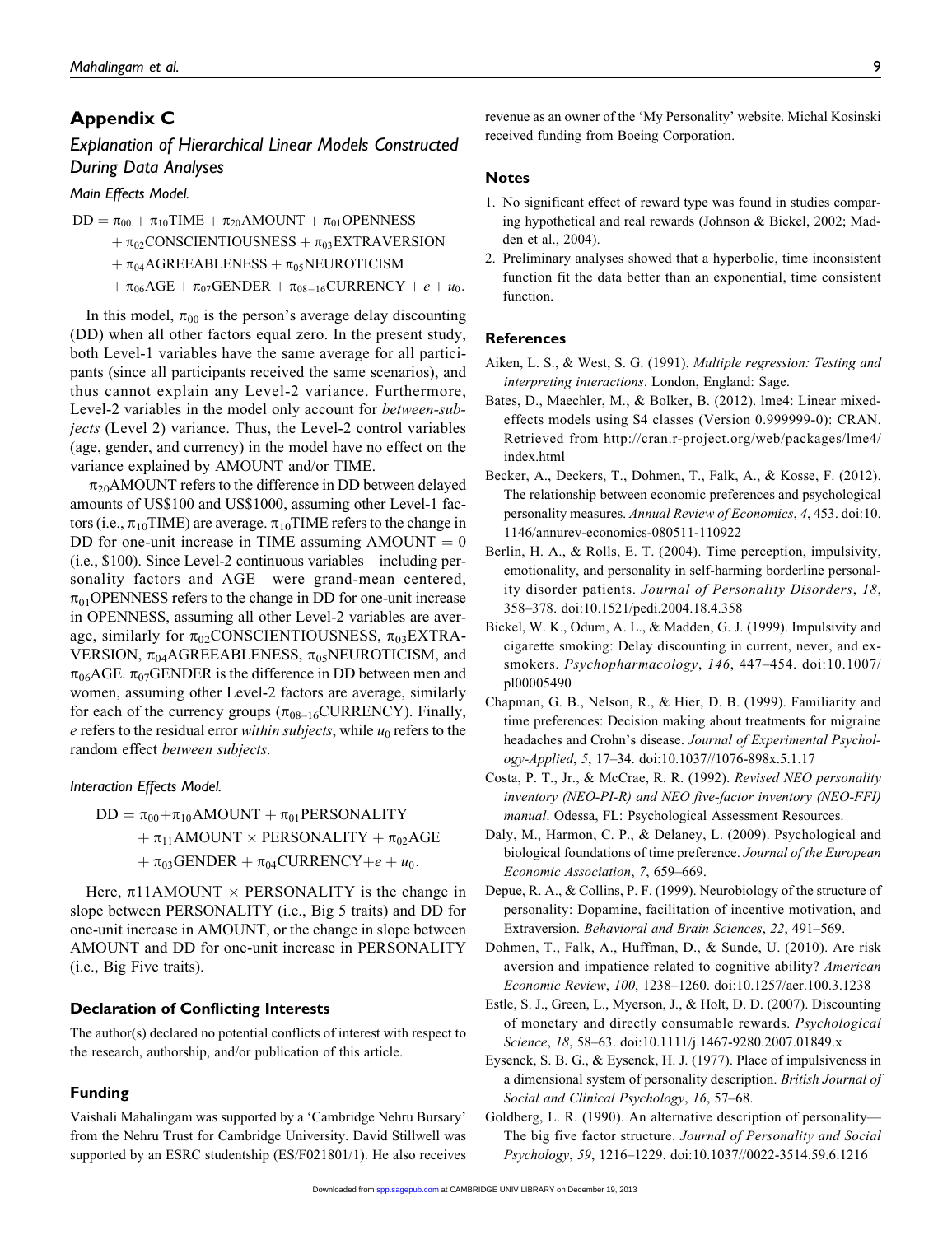- Goldberg, L. R., Johnson, J. A., Eber, H. W., Hogan, R., Ashton, M. C., Cloninger, C. R., & Gough, H. G. (2006). The international personality item pool and the future of public-domain personality measures. Journal of Research in Personality, 40, 84–96. doi:10. 1016/j.jrp.2005.08.007
- Green, L., Fry, A. F., & Myerson, J. (1994). Discounting of delayed rewards: A life-span comparison. Psychological Science, 5, 33–36. doi:10.1111/j.1467-9280.1994.tb00610.x
- Green, L., Fristoe, N., & Myerson, J. (1994). Temporal discounting and preference reversals in choice between delayed outcomes. Psychonomic Bulletin & Review, 1 (3), 383–389. doi: 10.3758/ bf03213979
- Green, L., Myerson, J., & Ostaszewski, P. (1999). Discounting of delayed rewards across the life span: Age differences in individual discounting functions. Behavioural Processes, 46, 89–96. doi:10. 1016/s0376-6357(99)00021-2
- Harrison, G. W., Lau, M. I., & Williams, M. B. (2002). Estimating individual discount rates in Denmark: A field experiment. American Economic Review, 92, 1606–1617. doi:10.1257/0002828 02762024674
- Hettema, J. M., Neale, M. C., Myers, J. M., Prescott, C. A., & Kendler, K. S. (2006). A population-based twin study of the relationship between neuroticism and internalizing disorders. American Journal of Psychiatry, 163, 857–864. doi:10.1176/appi.ajp.163.5.857
- Hirsh, J. B., Guindon, A., Morisano, D., & Peterson, J. B. (2010). Positive mood effects on delay discounting. Emotion, 10, 717–721. doi:10.1037/a0019466
- Hirsh, J. B., Morisano, D., & Peterson, J. B. (2008). Delay discounting: Interactions between personality and cognitive ability. Journal of Research in Personality, 42, 1646–1650. doi:10.1016/j.jrp.2008. 07.005
- Johnson, M. W., & Bickel, W. K. (2002). Within-subject comparison of real and hypothetical money rewards in delay discounting. Journal of the Experimental Analysis of Behavior, 77, 129–146. doi:10. 1901/jeab.2002.77-129
- Kirby, K. N. (1997). Bidding on the future: Evidence against normative discounting of delayed rewards. Journal of Experimental Psychology - General, 126 (1), 54–70. doi: 10.1037/0096-3445.126.1.54
- Kirby, K. N., & Petry, N. M. (2004). Heroin and cocaine abusers have higher discount rates for delayed rewards than alcoholics or non-drug-using controls. Addiction, 99, 461–471. doi:10.1111/j. 1360-0443.2004.00669.x
- Kirby, K. N., Winston, G. C., & Santiesteban, M. (2005). Impatience and grades: Delay-discount rates correlate negatively with college GPA. Learning and Individual Differences, 51, 563–569.
- Krishnan-Sarin, S., Reynolds, B., Duhig, A. M., Smith, A., Liss, T., McFetridge, A., ... Potenza, M. N. (2007). Behavioral impulsivity predicts treatment outcome in a smoking cessation program for adolescent smokers. Drug and Alcohol Dependence, 88, 79–82. doi:10.1016/j.drugalcdep.2006.09.006
- Lane, S. D., Cherek, D. R., Pietras, C. J., & Tcheremissine, O. V. (2003). Measurement of delay discounting using trial-by-trial consequences. Behavioural Processes, 64, 287–303.
- Logue, A. W. (1988). Research on self-control—An integrating framework. Behavioral and Brain Sciences, 11, 665–678.
- Madden, G. J., Raiff, B. R., Lagorio, C. H., Begotka, A. M., Mueller, A. M., Hehli, D. J., & Wegener, A. A. (2004). Delay discounting of potentially real and hypothetical rewards: II. Between- and withinsubject comparisons. Experimental and Clinical Psychopharmacology, 12, 251–261. doi:10.1037/1064-1297.12.4.251
- Mischel, W., Shoda, Y., & Rodriguez, M. L. (1989). Delay of gratification in children. Science, 244, 933–938. doi:10.1126/science. 2658056
- Navarick, D. J. (1982). Negative reinforcement and choice in humans. Learning and Motivation, 13, 361–377. doi:10.1016/0023- 9690(82)90015-7
- Odum, A. L. (2011). Delay discounting: Trait variable? Behavioural Processes, 87, 1–9. doi:10.1016/j.beproc.2011.02.007
- Odum, A. L., Baumann, A. A. L., & Rimington, D. D. (2006). Discounting of delayed hypothetical money and food: Effects of amount. Behavioural Processes, 73, 278–284. doi:10.1016/j. beproc.2006.06.008
- Ostaszewski, P. (1996). The relation between temperament and rate of temporal discounting. European Journal of Personality, 10, 161–172.
- Ostaszewski, P. (1997). Temperament and the discounting of delayed and probabilistic rewards: Conjoining European and American psychological traditions. European Psychologist, 2, 35–43.
- Petry, N. M. (2001). Delay discounting of money and alcohol in actively using alcoholics, currently abstinent alcoholics, and controls. Psychopharmacology, 154, 243–250. doi:10.1007/ s002130000638
- Rachlin, H., Raineri, A., & Cross, D. (1991). Subjective-probability and delay. Journal of the Experimental Analysis of Behavior, 55, 233–244. doi:10.1901/jeab.1991.55-233
- Raineri, A., & Rachlin, H. (1993). The effect of temporal constraints on the value of money and other commodities. Journal of Behavioral Decision Making, 6 (2), 77–94. doi: 10.1002/bdm. 3960060202
- Raudenbush, S. W., & Bryk, A. S. (2002). Hierarchical linear models: Applications and data analysis methods(2nd ed.). Chicago, IL: Sage.
- Read, D., & Read, N. L. (2004). Time discounting over the lifespan. Organizational Behavior and Human Decision Processes, 94, 22–32. doi:10.1016/j.obhdp.2004.01.002
- Reynolds, B. (2006). A review of delay-discounting research with humans: Relations to drug use and gambling. Behavioural Pharmacology, 17, 651–667. doi:10.1097/FBP.0b013e3280115f99
- Reynolds, B., Patak, M., Shroff, P., Penfold, R. B., Melanko, S., & Duhig, A. M. (2007). Laboratory and self-report assessments of impulsive behavior in adolescent daily smokers and nonsmokers. Experimental and Clinical Psychopharmacology, 15, 264–271. doi:10.1037/1064-1297.15.3.264
- Reynolds, B., Richards, J. B., Horn, K., & Karraker, K. (2004). Delay discounting and probability discounting as related to cigarette smoking status in adults. Behavioural Processes, 65, 35–42. doi: 10.1016/s0376-6357(03)00109-8
- Rustichini, A., DeYoung, C. G., Anderson, J., & Burks, S. V. (2012). Toward the integration of personality theory and decision theory in the explanation of economic and health behavior (Discussion [Paper ser](http://spp.sagepub.com/)ies). Bonn, Germany: IZA.